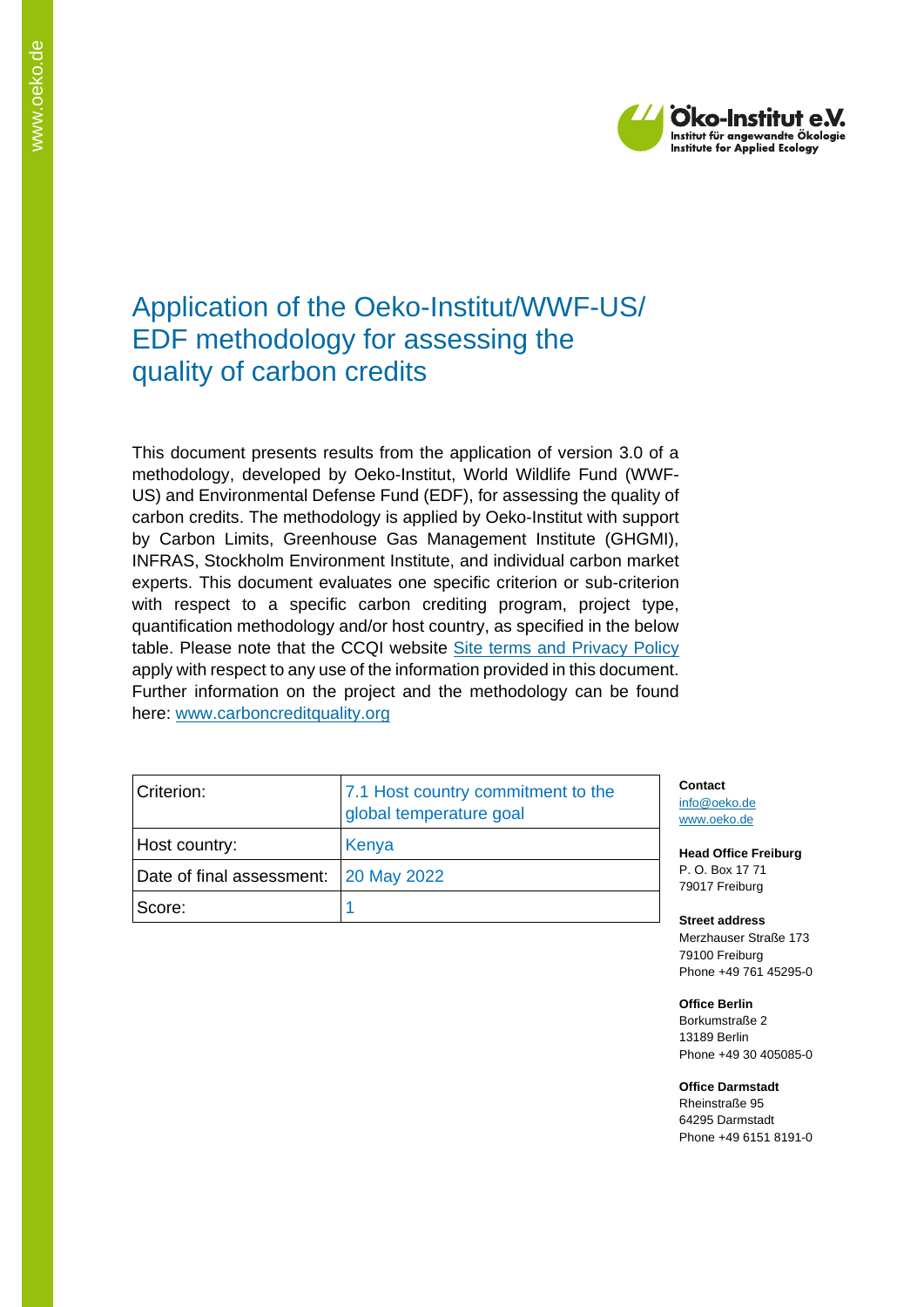# **Assessment**

The methodology assesses whether the host country has communicated a LEDS and whether it has an explicit commitment in the form of a net zero emissions target, including: the timeframe of the target, differentiating between LDCs/SIDS and other economies; the coverage of greenhouse gases and sectors; whether the target is a domestic target or whether it includes the use of international carbon credits; and the legal status of the target.

# **Indicator 7.1.1**

# **Relevant scoring methodology provisions**

"The country has communicated a LEDS."

# **Information sources considered**

1. UNFCCC – Communication of long-term strategies [\(https://unfccc.int/process/the-paris](https://unfccc.int/process/the-paris-agreement/long-term-strategies)[agreement/long-term-strategies\)](https://unfccc.int/process/the-paris-agreement/long-term-strategies)

# **Assessment outcome**

No (0 points).

# **Justification of assessment**

Kenya has not yet communicated a LEDS to the UNFCCC secretariat (Source 1).

# **Indicator 7.1.2**

#### **Relevant scoring methodology provisions**

"The country is an LDC and has adopted a net zero emissions target for

a. 2050 or earlier;

OR

b. 2051 to 2069;

# OR

c. 2070 or later.

OR

The country is not an LDC and has adopted a net zero emissions target for

d. 2040 or earlier;

OR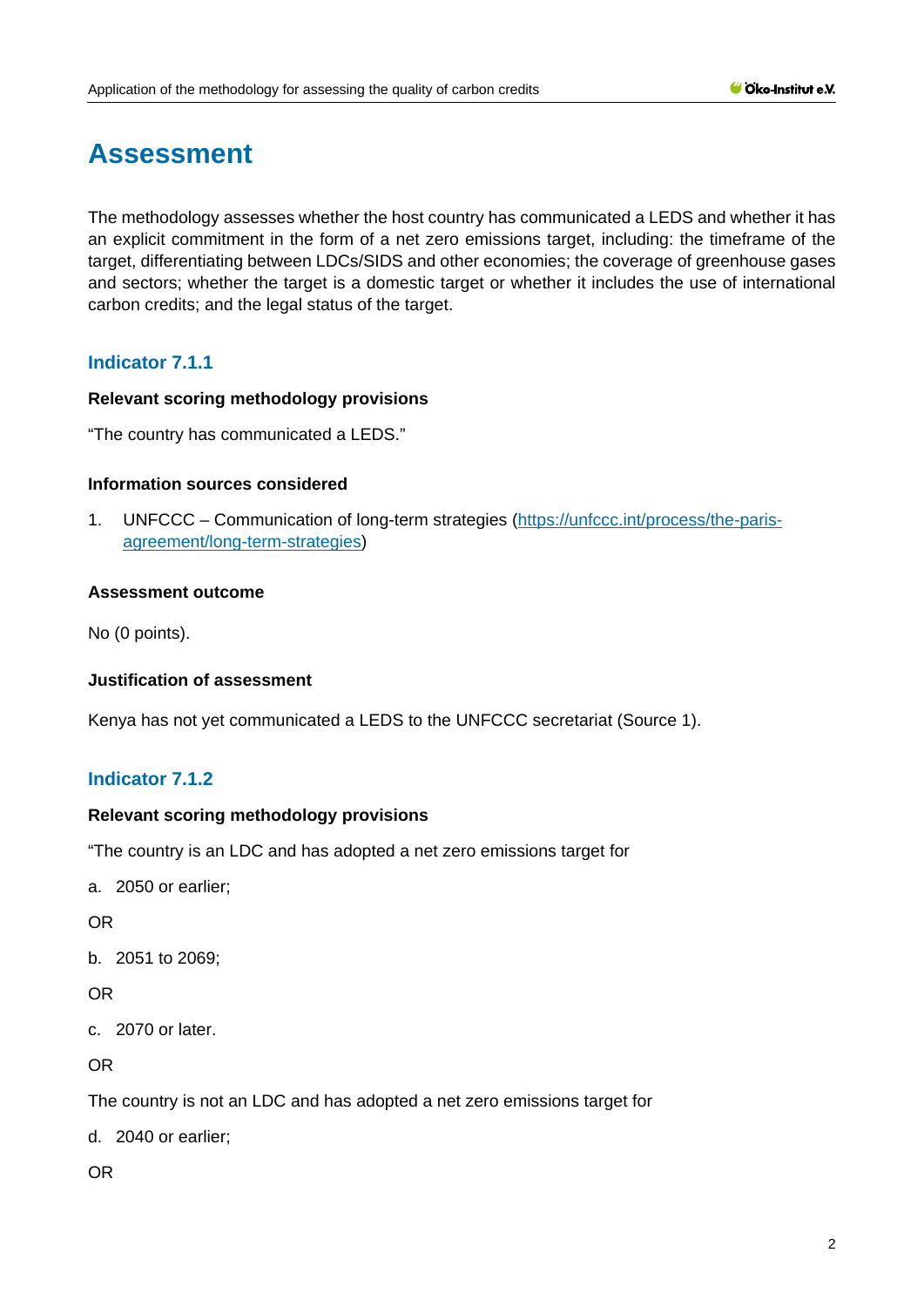e. 2041 to 2059;

OR

f. 2060 or later."

# **Information sources considered**

- 1. Kenya's first NDC which has been updated and communicated to the UNFCCC secretariat on 28 December 2020 [\(https://www4.unfccc.int/sites/ndcstaging/PublishedDocuments/Kenya%20First/Kenya's%20Fi](https://www4.unfccc.int/sites/ndcstaging/PublishedDocuments/Kenya%20First/Kenya) [rst%20%20NDC%20\(updated%20version\).pdf\)](https://www4.unfccc.int/sites/ndcstaging/PublishedDocuments/Kenya%20First/Kenya)
- 2. Climate Action Tracker Assessment for Kenya <https://climateactiontracker.org/countries/kenya/>

# **Assessment outcome**

Not applicable (0 points).

# **Justification of assessment**

Kenya has not yet adopted a net zero emissions target (Sources 1 and 2).

# **Indicator 7.1.3**

#### **Relevant scoring methodology provisions**

"The adopted net zero emissions targets covers

a. all sectors of the economy, including international aviation and shipping, and all main greenhouse gases (CO<sub>2</sub>, CH<sub>4</sub>, N<sub>2</sub>O, HFCs, PFCs, SF<sub>6</sub>, NF<sub>3</sub>)

OR

b. at least 90% of the country's GHG emissions;

OR

c. less than 90% of the country's GHG emissions."

OR

d. No information is available or it is insufficiently clear.

# **Information sources considered**

1. Kenya's first NDC which has been updated and communicated to the UNFCCC secretariat on 28 December 2020 [\(https://www4.unfccc.int/sites/ndcstaging/PublishedDocuments/Kenya%20First/Kenya's%20Fi](https://www4.unfccc.int/sites/ndcstaging/PublishedDocuments/Kenya%20First/Kenya) [rst%20%20NDC%20\(updated%20version\).pdf\)](https://www4.unfccc.int/sites/ndcstaging/PublishedDocuments/Kenya%20First/Kenya)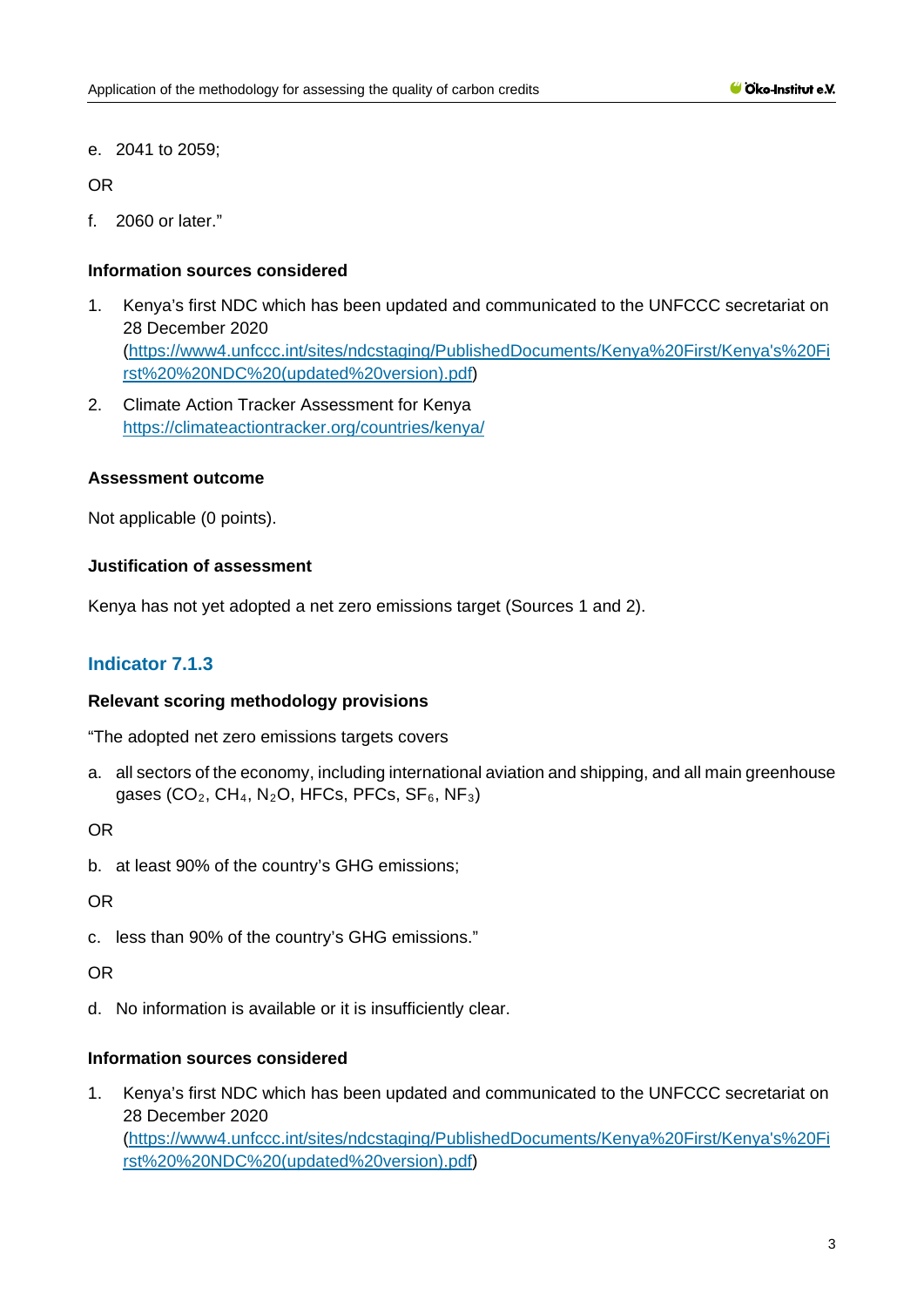2. Climate Action Tracker Assessment for Kenya <https://climateactiontracker.org/countries/kenya/>

#### **Assessment outcome**

Not applicable (0 points).

# **Justification of assessment**

Kenya has not yet adopted a net zero emissions target (Sources 1 and 2).

# **Indicator 7.1.4**

# **Relevant scoring methodology provisions**

"The adopted net zero emissions target is

a. a domestic target (i.e., without the purchase of international carbon credits but possibly with linking of emissions trading systems);

OR

b. a target to be achieved with the purchase of international carbon credits, or no information is available."

#### **Information sources considered**

- 1. Kenya's first NDC which has been updated and communicated to the UNFCCC secretariat on 28 December 2020 [\(https://www4.unfccc.int/sites/ndcstaging/PublishedDocuments/Kenya%20First/Kenya's%20Fi](https://www4.unfccc.int/sites/ndcstaging/PublishedDocuments/Kenya%20First/Kenya) [rst%20%20NDC%20\(updated%20version\).pdf\)](https://www4.unfccc.int/sites/ndcstaging/PublishedDocuments/Kenya%20First/Kenya)
- 2. Climate Action Tracker Assessment for Kenya <https://climateactiontracker.org/countries/kenya/>

# **Assessment outcome**

Not applicable (0 points).

#### **Justification of assessment**

Kenya has not yet adopted a net zero emissions target (Sources 1 and 2).

# **Indicator 7.1.5**

#### **Relevant scoring methodology provisions**

"The adopted net zero emissions target